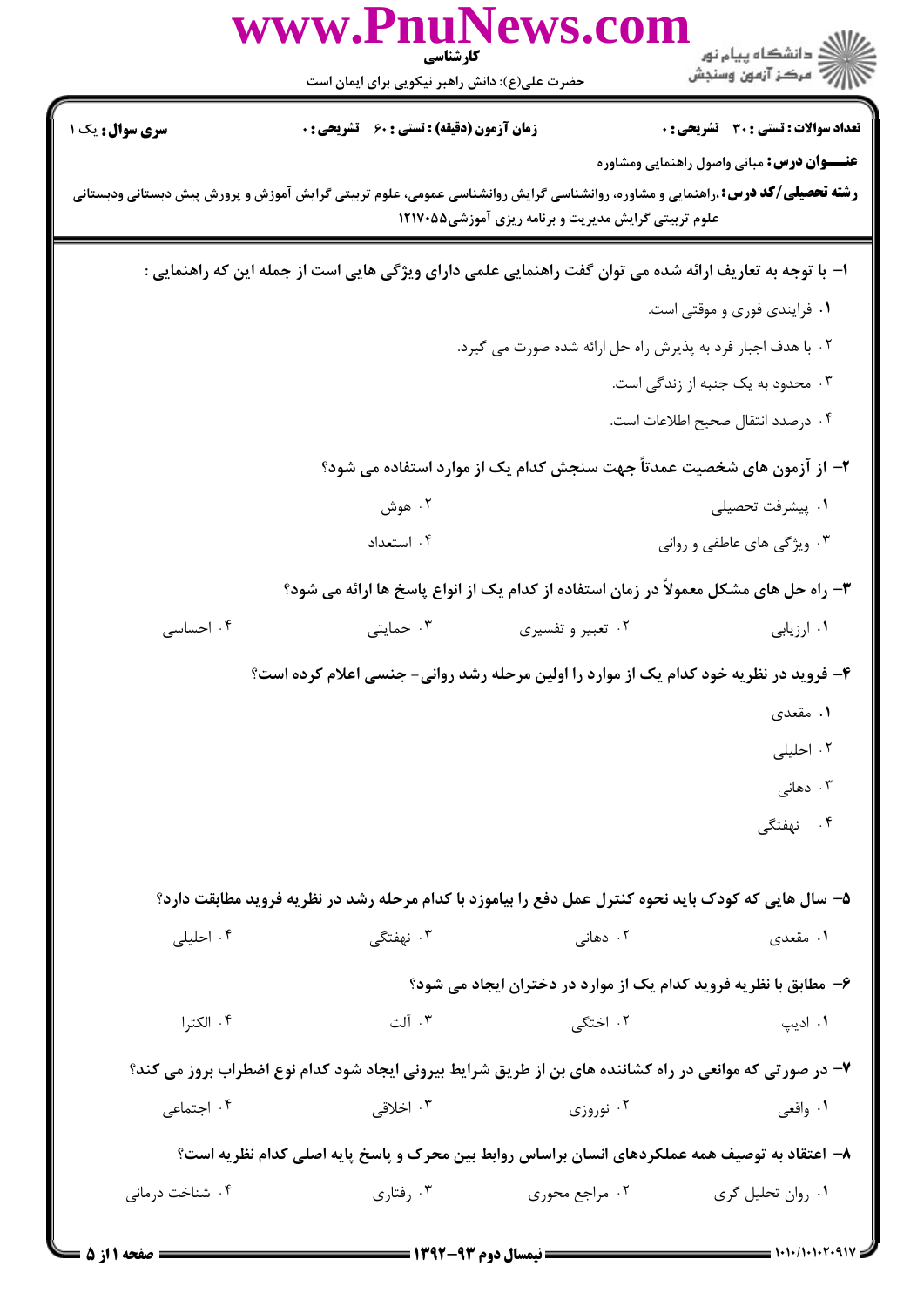|                        | www.PnuNews.co<br>كارشناسي                                                                                                                                                                                                             |                                                      | ِ دانشڪاه پيام نور<br>/√ مرڪز آزمون وسنڊش                        |
|------------------------|----------------------------------------------------------------------------------------------------------------------------------------------------------------------------------------------------------------------------------------|------------------------------------------------------|------------------------------------------------------------------|
| <b>سری سوال : ۱ یک</b> | حضرت علی(ع): دانش راهبر نیکویی برای ایمان است<br><b>زمان آزمون (دقیقه) : تستی : 60 ٪ تشریحی : 0</b>                                                                                                                                    |                                                      | <b>تعداد سوالات : تستی : 30 ٪ تشریحی : 0</b>                     |
|                        | <b>رشته تحصیلی/کد درس:</b> راهنمایی و مشاوره، روانشناسی گرایش روانشناسی عمومی، علوم تربیتی گرایش آموزش و پرورش پیش دبستانی ودبستانی،                                                                                                   | علوم تربیتی گرایش مدیریت و برنامه ریزی آموزشی1۲۱۷۰۵۵ | <b>عنـــوان درس:</b> مبانی واصول راهنمایی ومشاوره                |
|                        |                                                                                                                                                                                                                                        |                                                      | ۹- در مرحله اول روش حساسیت زدایی چه اقدامی انجام می شود؟         |
|                        |                                                                                                                                                                                                                                        |                                                      | ۰۱ آموزش آرمیدگی                                                 |
|                        |                                                                                                                                                                                                                                        |                                                      | ۰۲ تعيين سلسله مراتب اضطراب                                      |
|                        |                                                                                                                                                                                                                                        |                                                      | ۰۳ تجسم سلسله مراتب اضطراب                                       |
|                        |                                                                                                                                                                                                                                        |                                                      | ۰۴ از بین بردن تلاش عضلانی                                       |
|                        | ۱۰- در شرطی سازی کنشگر که از رویکرد های رفتارگرایی محسوب می شود عامل اصلی بروز رفتار چیست؟                                                                                                                                             |                                                      |                                                                  |
|                        | ۰۲ منبع تقويت                                                                                                                                                                                                                          |                                                      | ۰۱ فرایندهای ناهشیار                                             |
|                        | ۰۴ خودپنداره                                                                                                                                                                                                                           |                                                      | ۰۳ طرح واره ها و ساخت های شناختی                                 |
| ۰۴ خودبرانگیختگی مضر   | 11– تصور کنید به رستوران رفته و غذا سفارش می دهید سپس تصوراتی مانند« اگر غذا بخورم چاق می شوم در این صورت<br>دیگران نسبت به من احساس خوبی نخواهند داشت » به ذهن شما هجوم می آورد. مطابق با رویکرد شناخت درمانی کدام<br>۰۳ برچسب نادرست | ۰۲ افکار خودآیند                                     | پدیده رخ داده است؟<br>۰۱ تمرکز نادرست                            |
|                        | <b>۱۲</b> - از دید رویکردهای شناخت درمانی در چه صورت فرد با خطاهای منطقی مواجه می شود؟                                                                                                                                                 |                                                      |                                                                  |
|                        |                                                                                                                                                                                                                                        |                                                      | ۰۱ یادآوری خاطرات تلخ در دوران کودکی و نوجوانی                   |
|                        |                                                                                                                                                                                                                                        |                                                      | ۰۲ نتیجه گیری با استفاده از داده های ناکافی و ناقص و تعمیم آن ها |
|                        |                                                                                                                                                                                                                                        |                                                      | ۰۳ برخورداری از محبت مشروط والدین و اطرافیان                     |
|                        |                                                                                                                                                                                                                                        |                                                      | ۰۴ استفاده نابجا از مكانيسم هاى دفاعى مانند تصعيد و والايش       |
|                        | ۱۳- در رویکرد رفتار درمانی، عقلانی – عاطفی برای تغییر عواطف و احساسات ناخوشایند مشاور به سراغ کدام یک از موارد می                                                                                                                      |                                                      | رود؟                                                             |
|                        | ٠٢ وقايع گذشته                                                                                                                                                                                                                         |                                                      | ۰۱ افکار و عقاید                                                 |
|                        | ۰۴ انگیزه خودشکوفایی                                                                                                                                                                                                                   |                                                      | ۰۳ خاطرات سرکوب شده در ناخودآگاه                                 |
|                        |                                                                                                                                                                                                                                        |                                                      |                                                                  |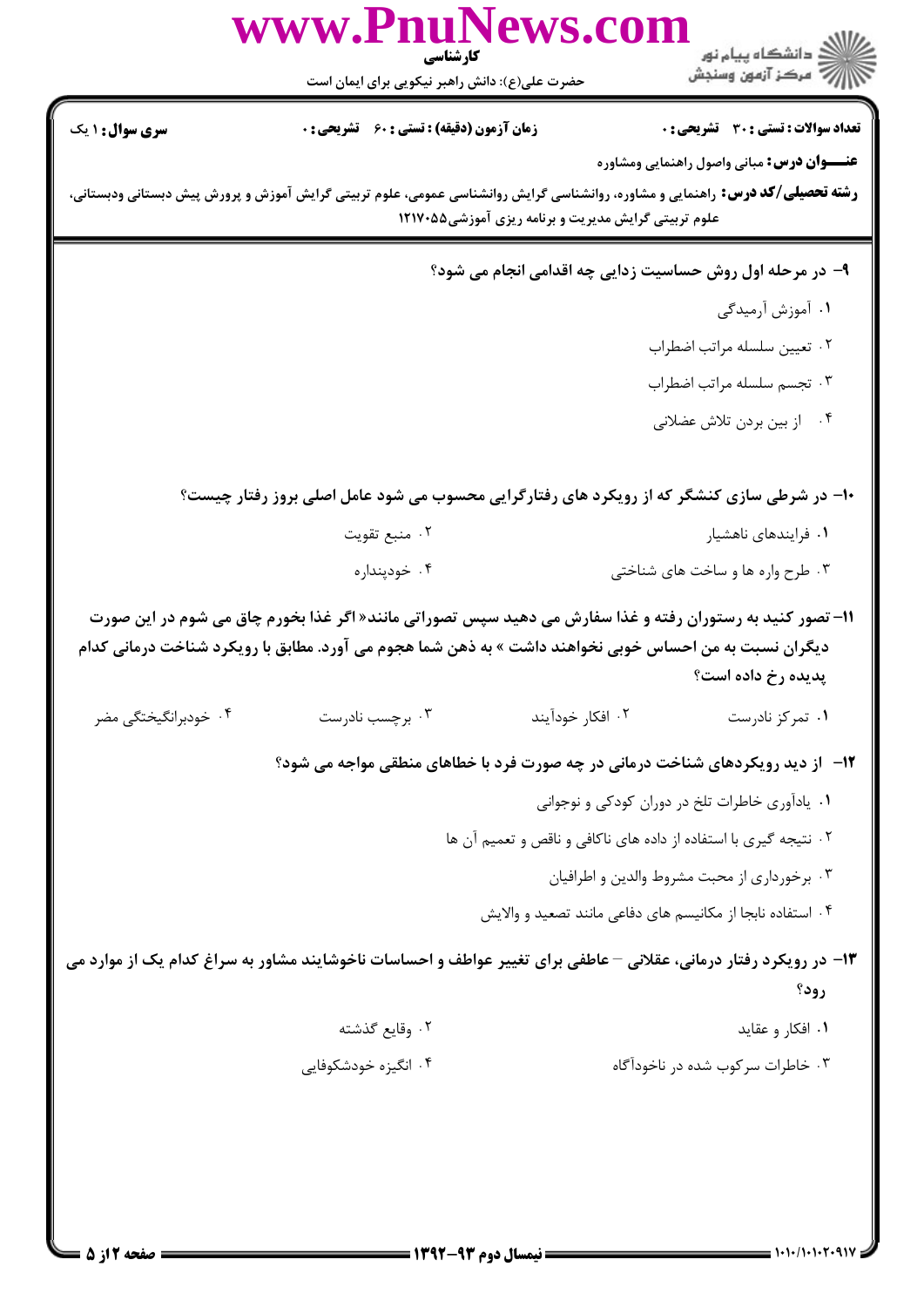| www.PnuNews.com<br>كارشناسي |                                                                                                                                      |                                                      |                                                                                      |
|-----------------------------|--------------------------------------------------------------------------------------------------------------------------------------|------------------------------------------------------|--------------------------------------------------------------------------------------|
|                             | حضرت علی(ع): دانش راهبر نیکویی برای ایمان است                                                                                        |                                                      | ∭د انشگاه پيام نور<br>∭مرکز آزمون وسنجش                                              |
| <b>سری سوال : ۱ یک</b>      | زمان آزمون (دقیقه) : تستی : 60 ٪ تشریحی : 0                                                                                          |                                                      | <b>تعداد سوالات : تستی : 30 ٪ تشریحی : 0</b>                                         |
|                             |                                                                                                                                      |                                                      | <b>عنـــوان درس:</b> مبانی واصول راهنمایی ومشاوره                                    |
|                             | <b>رشته تحصیلی/کد درس:</b> راهنمایی و مشاوره، روانشناسی گرایش روانشناسی عمومی، علوم تربیتی گرایش آموزش و پرورش پیش دبستانی ودبستانی، | علوم تربیتی گرایش مدیریت و برنامه ریزی آموزشی۱۲۱۷۰۵۵ |                                                                                      |
|                             |                                                                                                                                      |                                                      | ۱۴- رویکردهای عاطفی چه دیدی نسبت به انسان دارند؟                                     |
|                             | ۰۱ انسان را وابسته به خاطرات گذشته و آرزوهای آینده می دانند که زمان حال را فراموش کرده است.                                          |                                                      |                                                                                      |
|                             |                                                                                                                                      |                                                      | ۰۲ به توانا بودن انسان در شناخت و تغییر خود اعتقاد دارند.                            |
|                             |                                                                                                                                      |                                                      | ۰۳ انسان را موجودی عاطفی و تحت تاثیر هیجانات می دانند که نمی تواند خود را تغییر دهد. |
|                             |                                                                                                                                      |                                                      | ۰۴ به توانا بودن انسان در تغییر سرنوشت تعیین شده اعتقاد ندارند.                      |
|                             | ۱۵– در نظریه مراجع محوری راجرز خواست باطنی و طبیعی فرد برای بارورسازی استعدادها و کامل شدن چه نامیده می شود؟                         |                                                      |                                                                                      |
| ۰۴ تفکر همه یا هیچ          | ۰۳ تقویت                                                                                                                             | ۰۲ محبت مشروط                                        | ۰۱ خودشکوفایی                                                                        |
|                             |                                                                                                                                      |                                                      | ۱۶– از دید رویکرد وجود درمانی انسان:                                                 |
|                             | ۰۲ تحت سلطه محیط است.                                                                                                                |                                                      | ۰۱ مقدس و غیرقابل تغییر است.                                                         |
|                             | ۰۴ محدود و وابسته به دیگران است.                                                                                                     |                                                      | ۰۳ آزاد و انتخاب گر است.                                                             |
|                             |                                                                                                                                      |                                                      | <b>۱۷</b> - با توجه به ویژگی های راهنمایی و مشاوره تحصیلی می توان گفت این مشاوره:    |
|                             |                                                                                                                                      |                                                      | ۰۱ مقطعی و موقتی است و مختص مراحل رشد است.                                           |
|                             |                                                                                                                                      |                                                      | ۰۲ با دانش آموزان سرو کار داشته و به توانایی ها و خواسته های معلمین ارتباطی ندارد.   |
|                             |                                                                                                                                      |                                                      | ۰۳ نتایج را به دانش آموزان اطلاع داده و با والدین ارتباط برقرار نمی کند.             |
|                             |                                                                                                                                      |                                                      | ۰۴ مقطعی و موقتی نیست بلکه مرتبط با مراحل دیگر زندگی است.                            |
|                             | ۱۸− به منظور پیش بینی و تعیین میزان موفقیت آتی دانش آموز استفاده از کدام مورد مناسب تر است؟                                          |                                                      |                                                                                      |
|                             | ۰۲ جدول انتظارات                                                                                                                     |                                                      | ۰۱ نشریات تحصیلی                                                                     |
|                             | ۰۴ پرونده های تحصیلی                                                                                                                 |                                                      | ۰۳ پرسش نامه ها و فرم های اطلاعاتی                                                   |
|                             | ۱۹- توانایی کنار آمدن با شغل و احساس رضایت از انجام آن نشان دهنده کدام ویژگی است؟                                                    |                                                      |                                                                                      |
| ۰۴ حرفه شناسی               | ۰۳ اثربخشی                                                                                                                           | ۰۲ موفقیت شغلی                                       | ۰۱ سازش شغلی                                                                         |
|                             | ۲۰– در مشاوره شغلی با استفاده از کدام یک از انواع آزمون ها اطلاعاتی درخصوص علایق و تمایلات به دست می آید؟                            |                                                      |                                                                                      |
| ۰۴ شخصیت                    | ۰۳ رغبت سنج                                                                                                                          | ۰۲ استعداد                                           | ۰۱ هوش                                                                               |
|                             |                                                                                                                                      |                                                      |                                                                                      |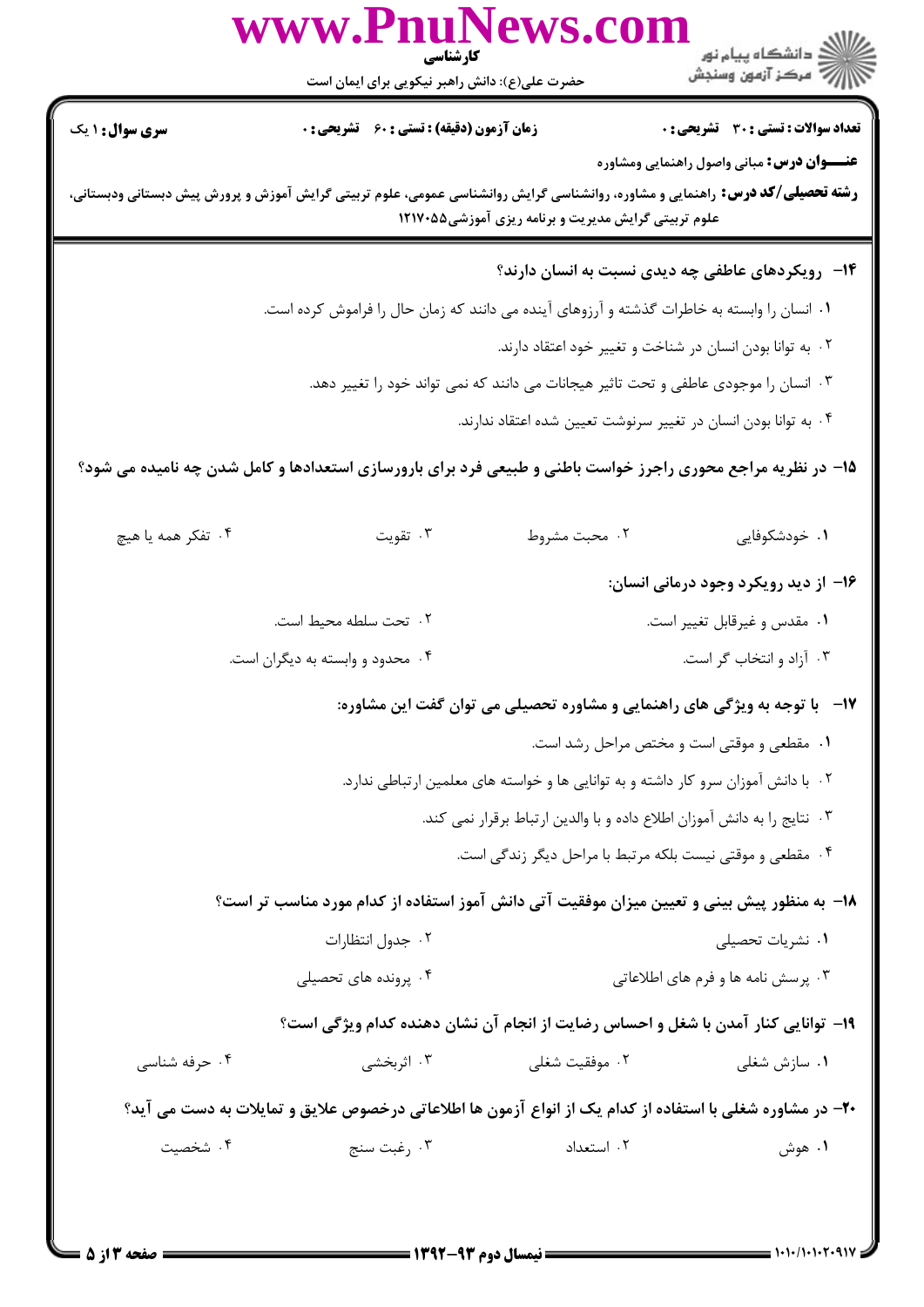|                                      | حضرت علی(ع): دانش راهبر نیکویی برای ایمان است                                                    | كارشناسي                                                                                                                                                                                     | الاد دانشڪاه پيام نور<br>الاس مرڪز آزمون وسنڊش    |
|--------------------------------------|--------------------------------------------------------------------------------------------------|----------------------------------------------------------------------------------------------------------------------------------------------------------------------------------------------|---------------------------------------------------|
| <b>سری سوال :</b> ۱ یک               | <b>زمان آزمون (دقیقه) : تستی : 60 گشریحی : 0</b>                                                 |                                                                                                                                                                                              | <b>تعداد سوالات : تستی : 30 ٪ تشریحی : 0</b>      |
|                                      |                                                                                                  | <b>رشته تحصیلی/کد درس:</b> راهنمایی و مشاوره، روانشناسی گرایش روانشناسی عمومی، علوم تربیتی گرایش آموزش و پرورش پیش دبستانی ودبستانی،<br>علوم تربیتی گرایش مدیریت و برنامه ریزی آموزشی1۲۱۷۰۵۵ | <b>عنـــوان درس:</b> مبانی واصول راهنمایی ومشاوره |
|                                      |                                                                                                  | <b>۲۱</b> - پس از آگاهی درخصوص توانایی ها و رغبت های فردی و کسب اطلاعات شغلی درصورتی که مراجع همچنان نسبت به<br>انتخاب شغل مردد باشد انجام کدام مورد را مناسب تر می دانید؟                   |                                                   |
|                                      | ۰۲ اجرای آزمون سنجش توانایی                                                                      |                                                                                                                                                                                              | ۰۱ استفاده از نشریات شغلی                         |
|                                      | ۰۴ انجام موقتی کار یا کارآموزی                                                                   |                                                                                                                                                                                              | ۰۳ اجرای آزمون نگرش سنج                           |
|                                      |                                                                                                  | ۲۲- صاحب نظران برای کسب نتایج دقیق و قابل استفاده از مشاهده رعایت نکاتی را ضروری دانسته اند از جمله این که:                                                                                  |                                                   |
| ۰۲ تعداد مشاهده به یک بار محدود شود. |                                                                                                  |                                                                                                                                                                                              | ۰۱ مشاهده در موقعیتی واقعی صورت گیرد.             |
|                                      | ۰۳ در هر بار مشاهده رفتار چند نفر با هم مشاهده شود.<br>۰۴ یادداشت برداری هنگام مشاهده انجام شود. |                                                                                                                                                                                              |                                                   |
|                                      |                                                                                                  | ۲۳- پژوهش ها نشان داده استفاده از بعضی از فنون در مصاحبه مفید است. از جمله:                                                                                                                  |                                                   |
|                                      | ۰۲ ایجاد هم حسی یا همدلی                                                                         | ۰۱ استفاده از واژه های خاص حرفه ای و رای فهم مراجع                                                                                                                                           |                                                   |
|                                      | ۰۴ عدم استفاده از طنز و شوخی                                                                     | ۰۳ بیان مسایل شخصی مصاحبه گر در سطحی وسیع                                                                                                                                                    |                                                   |
|                                      |                                                                                                  | ۲۴– هنگامی که ارزیاب تحت تاثیر ویژگی ها، تصورات و پندارهای قبلی خود از فرد است احتمال وقوع کدام خطا در درجه بندی                                                                             | افزایش می یابد؟                                   |
| ۰۴ هاله ای                           | ۰۳ ارفاق                                                                                         | ۰۲ تعصب شخصی                                                                                                                                                                                 | ۰۱ گرايش مركزي                                    |
|                                      |                                                                                                  | ۲۵- آزمونی که صرفاً ویژگی ها و خصوصیات مورد نظر آزماینده را بسنجد دارای کدام ویژگی است؟                                                                                                      |                                                   |
| ۰۴ تراز                              | ۰۳ هنجار                                                                                         | ۰۲ پایایی                                                                                                                                                                                    | ۰۱ روایی                                          |
|                                      |                                                                                                  | ۲۶– استفاده بهینه از اوقات در حوزه کدام خدمت راهنمایی قرار دارد؟                                                                                                                             |                                                   |
| ۰۴ مشاوره ای                         | ۰۳ ارزیابی                                                                                       | ۰۲ اطلاعاتی                                                                                                                                                                                  | ۰۱ برنامه ریزی                                    |
|                                      |                                                                                                  | ۲۷– جلب کمک اعضای خانواده و سایر موسسات به منظور رفع مشکلات دانش آموزان عمدتاً از وظایف کدام یک از افراد                                                                                     |                                                   |
|                                      |                                                                                                  |                                                                                                                                                                                              | محسوب مي شود؟                                     |
| ۰۴ مدير                              | ۰۳ مددکار                                                                                        | ۰۲ معلم                                                                                                                                                                                      | ۰۱ مشاور                                          |
|                                      |                                                                                                  | <b>۲۸</b> - در گروه نگار دایره ای فردی که کمترین رای را کسب کرده باشد چه نامیده می شود؟                                                                                                      |                                                   |
|                                      |                                                                                                  | ۰۲ مطرود                                                                                                                                                                                     |                                                   |